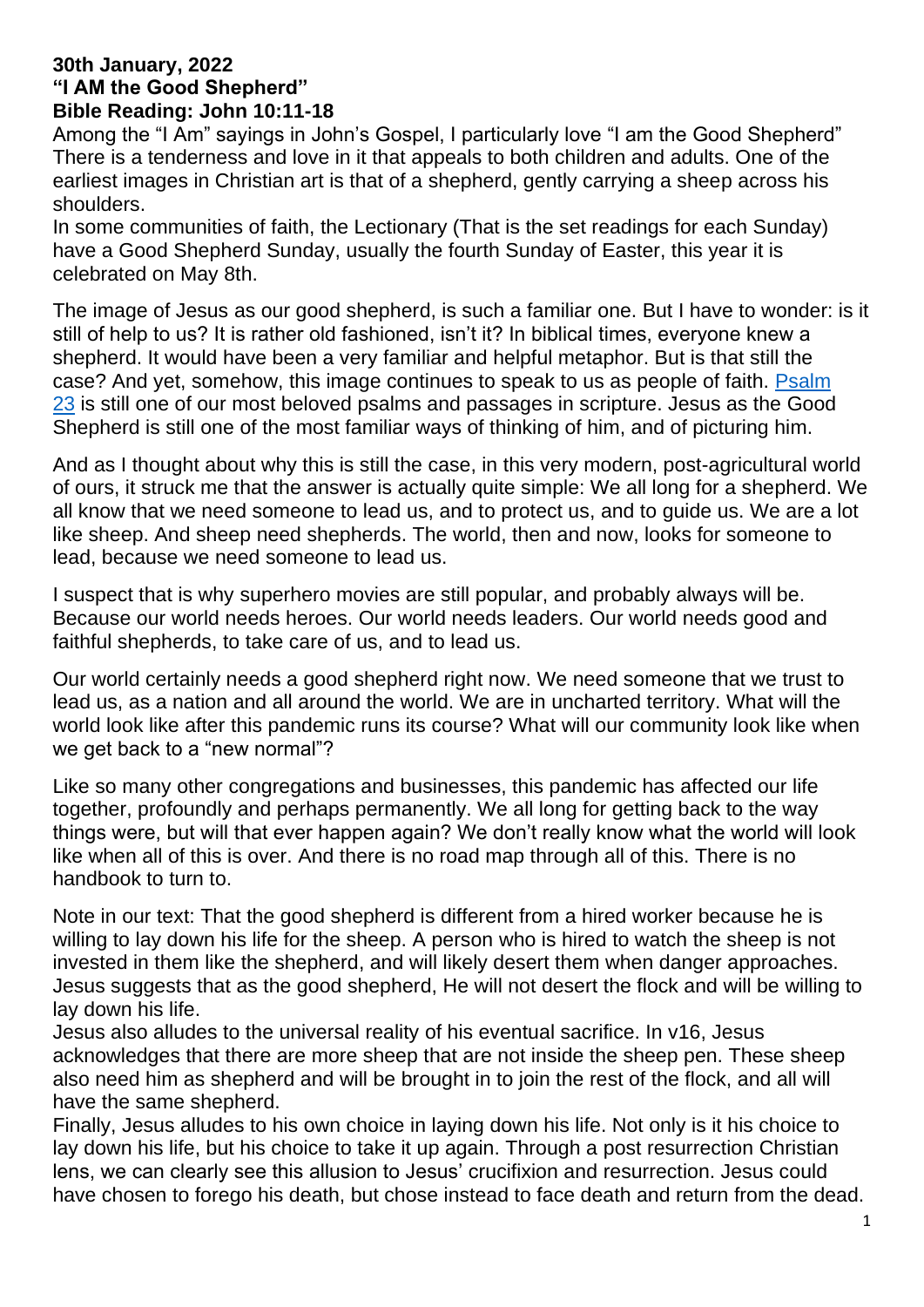I have to admit, there is something a little disheartening about being described as a sheep. It is difficult to admit our likeness to animals that so depend on a shepherd for survival. We are much more accustomed to being shepherds in control than sheep so in need of leadership. Yet, when it comes to our relationship with God, Jesus understands our human tendencies better perhaps than we understand ourselves.

When it comes to our faith, we are very much like sheep in need of a shepherd.

- Like sheep, we have the tendency to follow.
- Like sheep, we often confuse true leadership with the kind offered by hired hands (shepherds who are in it for the wrong reason).
- Like sheep, we are endangered by those who prey on our vulnerability, the spiritual wolves.
- Like sheep, we are perhaps most vulnerable to ourselves and our tendency to wander away from the care of the shepherd and the safety of the flock.

We certainly need a good shepherd, like Jesus, who is willing to care and sacrifice for us. Accepting that we are indeed like sheep is the hardest part for many people. It is our human nature to want to be in control of our lives. Yet, to be a follower of Christ, we must accept our spiritual likeness to sheep and our need for a good shepherd.

So, this morning, I am going to explore three ways that it still is helpful to think of us as sheep, and what that can teach us about our life of faith, in this moment when we are so in need of our shepherd.

An article from: L[ivestock Trail,](http://livestocktrail.illinois.edu/) by [UNIVERSITY OF ILLINOIS EXTENSION](http://web.extension.illinois.edu/)

- Contrary to what you may have heard or even expressed yourself, sheep are not stupid. They rank just below the pig and on par with cattle in intelligence among farm animals. Sheep react to the situations they are placed in according to instincts that have been developed over centuries.
- In the overall scheme of things sheep are grazers, which means that they obtained their entire feed supply by grazing grass and shrubs. At that time their only means of survival was to run from danger, and to band together in large numbers for protection.

### **1. Flock Animals:**

First of all, sheep are what is known as "flock animals." They like to be together. They don't do so well on their own. There is safety in numbers, and sheep seem to know this. So, they tend to spend a lot of time together, and they find a lot of benefit from being together.

And we as humans are "flock animals" too, are we not? We like to be together. We like to gather in groups. There is this innate drive to surround ourselves with like-minded people, in sports and politics, at work and at school. We tend to flock together. "Birds of a feather flock together", as the old saying goes. Congregations, of course, are sometimes called flocks.

We are a community that recognizes that there are important reasons to be together. And the pandemic hasn't changed this. It has been a challenge, of course, in these days of social distancing. but no less important to find ways to be together. But what is unique about congregations is that we are not necessarily birds of a feather. I mean, most of us all live in this community, but beyond that we have a number of differences. We are different ages, we grew up in different parts of the country, we have different tastes in music, we support different sports teams, we have widely-varying political views, and on and on. We are not exactly birds of a feather, except that we are all followers of Jesus. And so, we are here, flocking together, as best we can.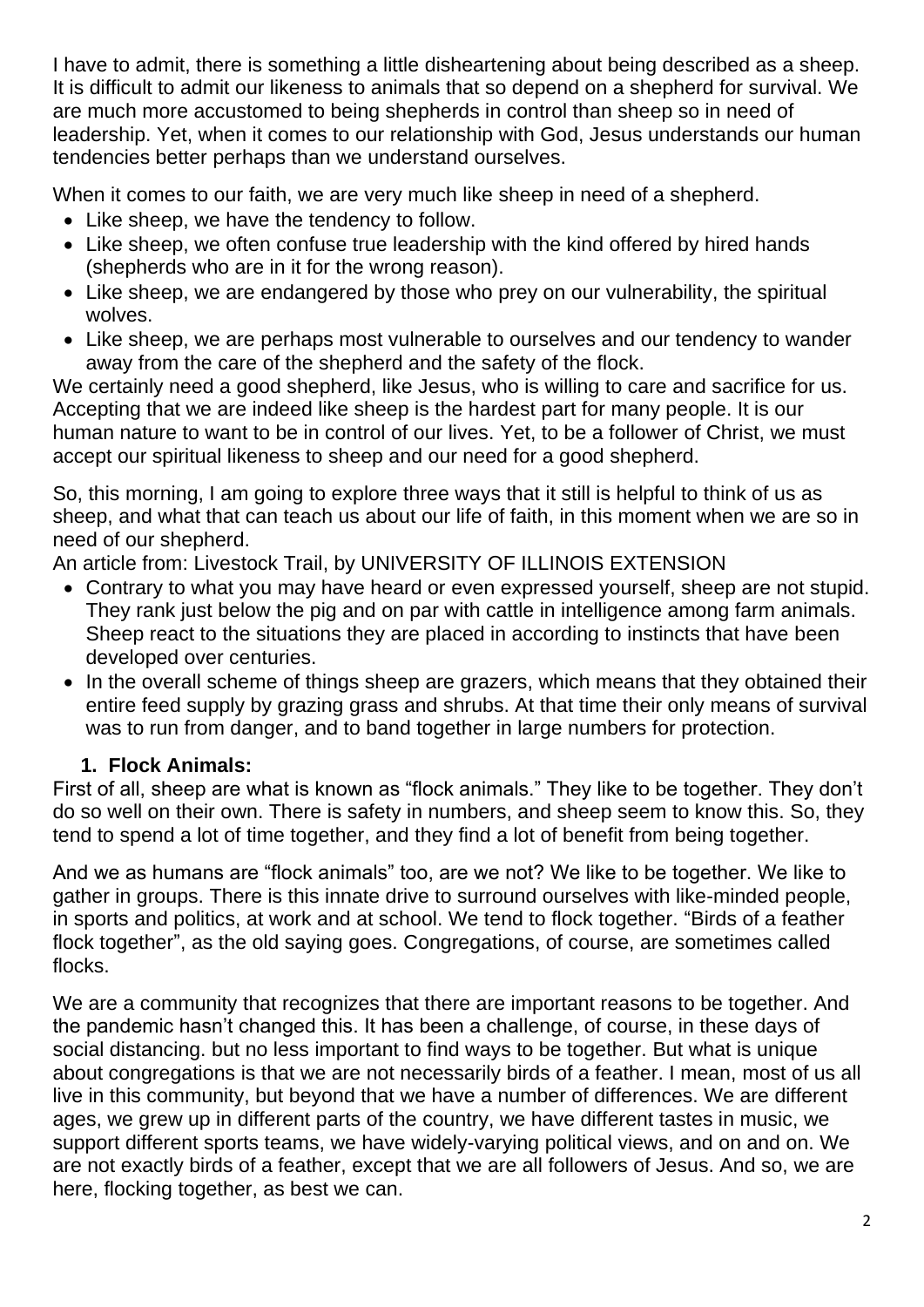When you spend any time studying Scripture, it becomes very obvious that God's plan is for us to be together, in a community of faith like this one. You might remember that the first thing Jesus does when he begins his ministry, is to call a group of disciples together. And the early church – after Jesus is crucified and raised – spent a lot of time together. In the Book of Acts, we learn what life was like for those early Christians. In [Acts 2:46-](https://www.biblegateway.com/passage/?search=Acts+2%3A46&version=NRSV)47, we find this description:

*"They followed a daily discipline of worship in the Temple followed by meals at home, every meal a celebration, exuberant and joyful, as they praised God. People in general liked what they saw. Every day their number grew as God added those who were saved".* – (The Message)

Christians are supposed to spend much time together. We are not intended to be on our own. That's why Jesus created the church. That is one of its primary purposes: So that we sheep can come together and be kept safe. And so that we can join together in seeking guidance from our shepherd. Especially in uncertain times like this one. Which brings us to the second way that we are like sheep.

## **2. Good Hearing**

It turns out that sheep have very good hearing, and especially at hearing the voice of their shepherd. A practice typical in Jesus' time was for shepherds to get together with other shepherds and their sheep during the day. A bunch of shepherds, all together with lots and lots of sheep, usually at some kind of watering hole. It was noisy and chaotic, to say the least. But at the end of the day, the shepherds would call for their sheep. And the sheep would follow their own shepherds to a safe place to sleep.

In the midst of all that chaos, and all those competing voices, the sheep would hear their shepherd's voice and follow their shepherd. And that is, of course, what we are supposed to do, too: Listen to our shepherd, our Good Shepherd, and follow him.

There are plenty of competing voices these days, all clamouring for our attention. Voices from our TVs, and our computers, and our Phones and Tablets, and on and on. But there is only one voice that truly matters to our soul. And that is the voice of the shepherd, the voice of our Saviour, Jesus Christ. Sheep are good at listening to the voice of their shepherd, and we need to be, too. Now, more than ever!

# **3. Natural Followers**

The third characteristic of sheep that I want to remind us of today is that sheep are natural followers. They don't like to be pushed; they prefer to be led. And it is their shepherd who leads them.

Cattle are herded from the rear by cowboys. They yell and prod the cows to get them going in the right direction. But when you stand behind sheep and make noises, they just try to get behind you again. So, some cattlemen assumed that they were stupid animals. When, in fact, sheep simply prefer to be led.

Cows can be pushed. Sheep must be led. And, when you think about it, that's really not that stupid. Sheep trust their shepherd, and go where the shepherd goes. And they let the shepherd go first, to make sure the way is safe, and then to invite them to follow him.

In our Australian context the Border Collie is such a valuable worker. Sheep see the dog as a predator, or danger, so they band together for protection and move away from the danger. By controlling the dog, a shepherd actually controls the flock.